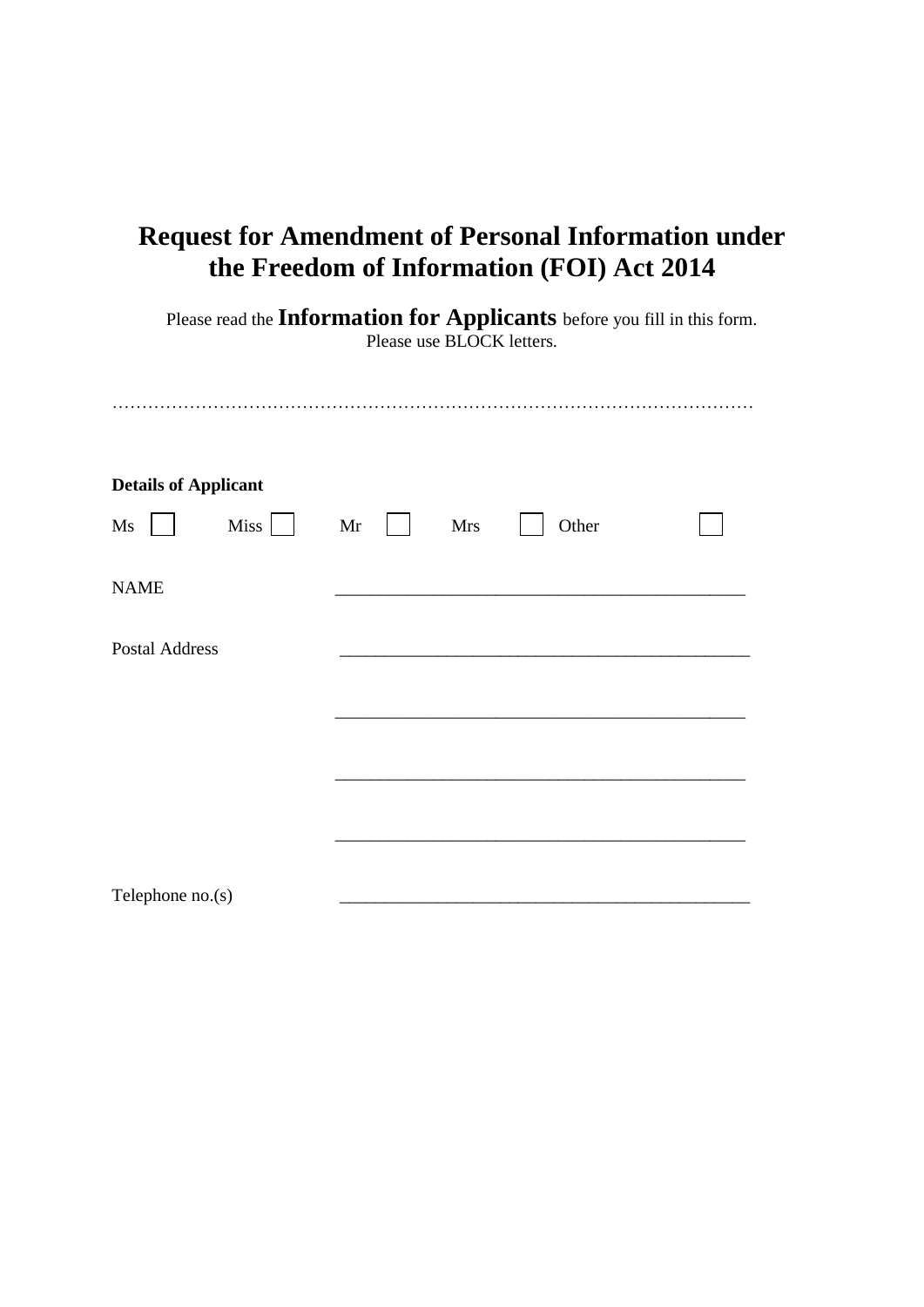## **Details of Request**

In accordance with Section 9 of the Freedom of Information Act I seek amendment of my personal records held by Cork City Council. I claim that the record(s) described below contain(s) information relating to my personal affairs that is

\_ incomplete \_\_\_\_ incorrect \_\_\_\_ misleading (please tick as appropriate)

The record( $s$ ) containing the information is/are:

The information which I believe is incomplete, incorrect or misleading is as follows: The information which I want to appear on the record(s) is/are as follows: